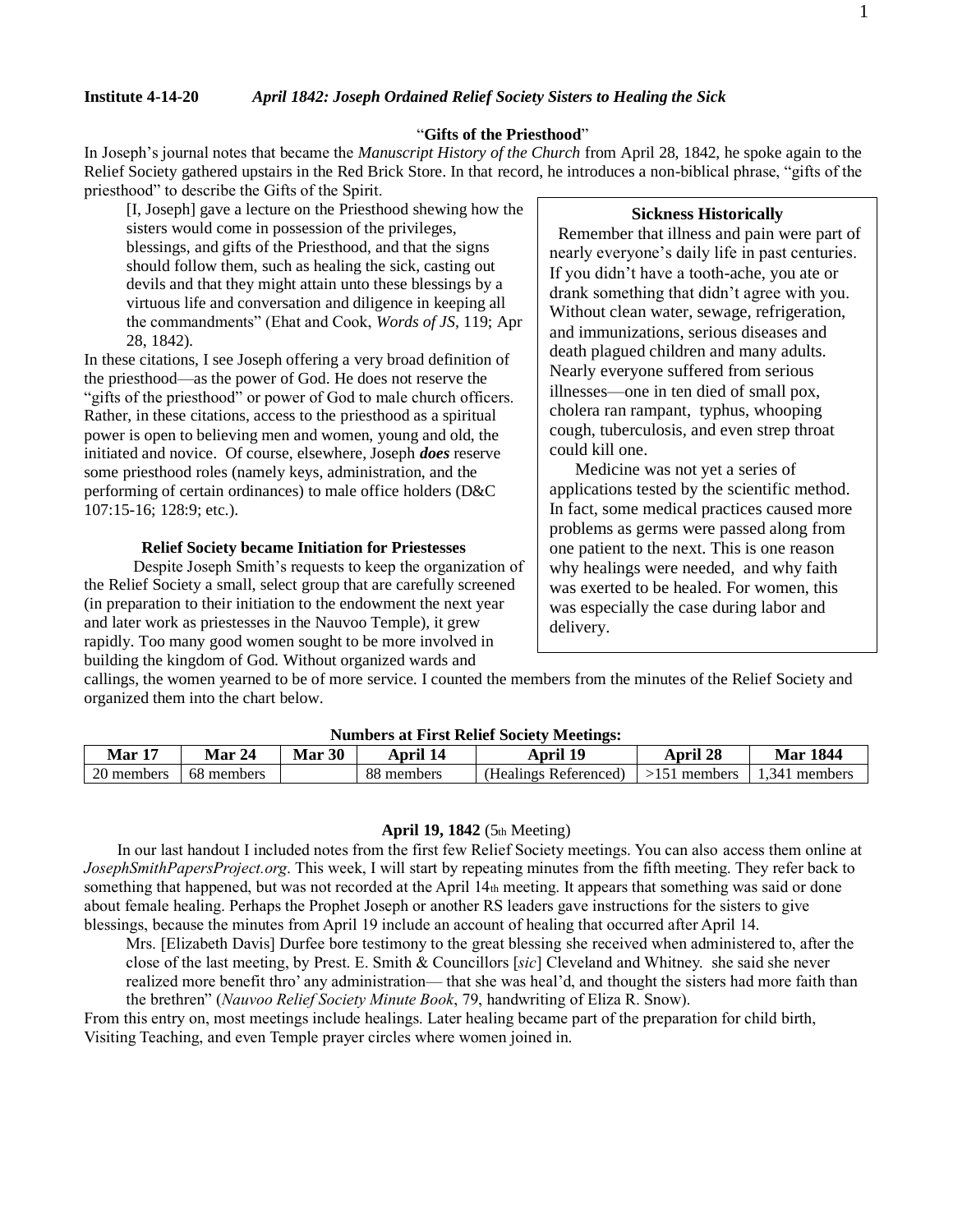#### **Historical Evidence of Female Gift of Healing Before Relief Society (1830-1842)** *Lucy Mack Smith*

 Lucy Mack Smith records in her memoirs the stories of her own healing, and the raising of her daughter from the dead. We can read her records in the Lucy Book or [https://www.josephsmithpapers.org/paper-summary/lucy-mack](https://www.josephsmithpapers.org/paper-summary/lucy-mack-smith-history-1844-1845/9#16093690021553631233)[smith-history-1844-1845/9#16093690021553631233](https://www.josephsmithpapers.org/paper-summary/lucy-mack-smith-history-1844-1845/9#16093690021553631233)

I was taken sick, The physician declared my case to be confirmed consumption . . . my Husband came to my bed and caught my hand and exclaimed as as well as he could amid sobs and tears <Oh!> ["]Lucy! My Wife! My wife! you must die the doctors have all given you up they <and> all say you cannot live[."] I looked to the lord and begged and plead with the Lord that he would spare my life that I might bring up my children and comfort the heart of my husband, thus I lay all night my <mind> at one moment <Time> slowly raising gradually borne away to Heaven above all hight then reverting back again to my babes and my Companion at my side and <I> covenanted with God if he would let me live I would endeavor to get that religion that would enable me to serve him right whether it was in the Bible or where ever it might be found even if it was to be obtained from heaven by prayer and Faith At last a voice spoke to me and said seek and ye shall find knock and it shall be opened unto you let your heart be comforted ye believe in God.

Again a few years later, in 1813, Lucy's first daughter, Sophronia, tottered around death. Lucy and Joseph Sr., prayed mightily, and Sophronia returned to life. After 90 days of suffering from Typhus Fever, little Sophronia "lay utterly motionless with her eyes hal wide open with that peculiar set which most strikingly exhibits the hue of Death"

Her Father was with me[,] we clasped our hands togather [*sic*] and fell upon our knees by the bed side and poured our grief and suplications into the His ears who hath numbered the hair upon our heads then think if not strange if he heard us— he did hear us and I felt assured that he would answer our prayers but when we rose to our feet the appearance was far otherwise my child had apparently ceased to breathe I seized a blanket threw it round her and caught her in my arms and commenced pacing the floor those present remonstrated with me saying Mrs Smith it all of no use you are certainly crazy Your child is dead but I would not for one instant relinquish the hope of seeing her breathe again and . . . would you then feel to deny that God had power to save to the uttermost— all who call on him I did not then and I do not now at last She sobbed I still pressed her to my breast [p. [10], bk. 2] and walked the floor she sobbed again and then looked up into my face with an appearance of natural life breathing freely (ibid. p. 9 bk. 2).

Lucy also gained a reputation for healing in Palmyra and in the early church. For example, in 1838 in Far West, Missouri, Lucy was voice in calling on God's power to heal Mary Isabella Horne's daughter. Mary recorded that her daughter "was taken very ill, and her life despaired of, in fact it seemed impossible for her to get better. The mother of the Prophet, Mrs. Lucy Smith, came and blessed the child, and said she should live. This was something new in that age, for a woman to administer to the sick" (Stapley, Jonathan A. and Wright, Kristine, Female Ritual Healing in Mormonism (January 1, 2011). *Journal of Mormon History*, Vol. 37, pp. 1-85, Winter 2011. Available at SSRN: [https://ssrn.com/abstract=1754069\)](https://ssrn.com/abstract=1754069).

# *D&C 46—March 8, 1831*

In 1831, Joseph Smith received a revelation on the need for the Gifts of the Spirit to bless others known as section 46 of the Doctrine Covenants. This legitimized woman exercising healings in the early 1830s. "For example in early Kirtland, Sarah Leavitt clearly viewed herself as both able and qualified to receive and act upon a personal revelation to heal her daughter. An angelic visitation instructing Leavitt to lay hands on her daughter not only sanctioned her to act within the limits of her own conscience, but also within her developing Mormon community" (Ibid., 4). Interestingly, at this time, consecrated olive oil was not used for healing blessings.

#### *Joseph Smith Sr., 1830s*

 In Kirtland, Father Joseph Smith Sr. gave patriarchal blessings to women with instructions to practice the gifts of the Spirit. By 1837, we can find examples of patriarchal blessings that instructed women to administer to the sick with the laying on hands. Interestingly, the earliest examples of healings would place the healer's hands on the area of the body that needed healing. In this sense, it shared similarities with the ritual anointings in early Christianity and in the Kirtland Temple (where washings and anoitings were first introduced to certain men).

 The first church service that women performed in the restoration was healings. We have an in 1838, "while on a mission in Maine, Phoebe Woodruff administered to her sick husband, Wilford. The apostolic missions appear to have spread the practice of female ritual healing as British women were also anointing the sick by 1838" (ibid. 5).

# **April 28, 1842 (6th Relief Society Meeting, over 151 Members)**

Six days after this RS meeting, on May 4th, the Prophet Joseph offered the first endowment to a few select men in the upper floor of eh Red Brick Store. This is especially significant in context of this message to the women on the Priesthood.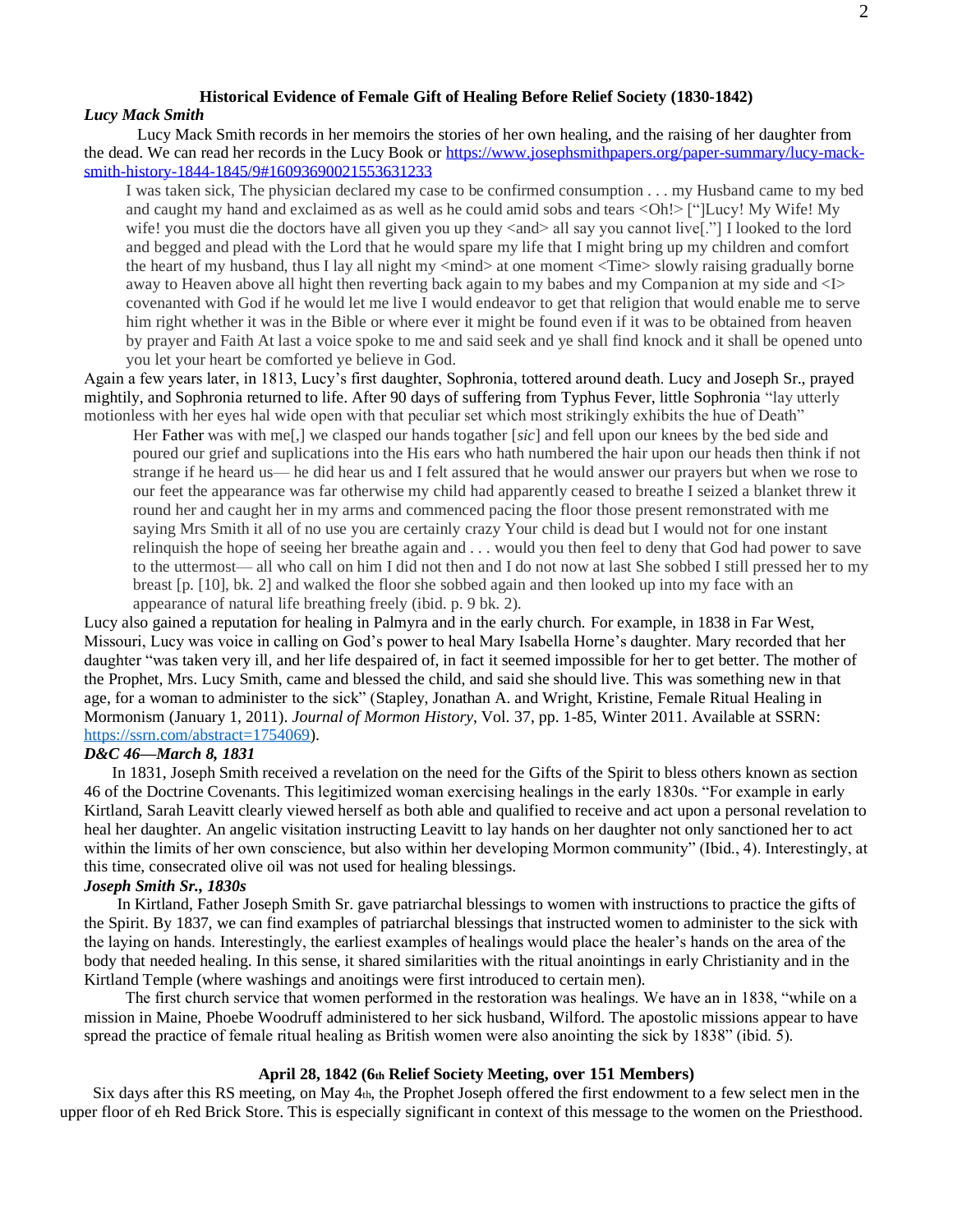## **April 28, 1842, RS Minutes in the handwriting of Eliza R. Snow**

President Smith arose and said that the purport of his being present on the occasion was, to make observations respecting the Priesthood, and give instructions for the benefit of the Society That as his instructions were intended only for the Society  $\dots$  12th Chap. of 1st Cor. 'Now concerning spiritual gifts'  $\ldots$ 

He continued to read the Chap. and give instructions respecting the different offices, and the necessity of every individual acting in the sphere allotted him or her; and filling the several offices to which they were appointed— Spoke of the disposition of man, to consider the lower offices in the church dishonorable and to look with jealous eyes upon the standing of others— that it was the nonsense of the human heart, for a person to be aspiring to other stations than appointed of God— that it was better for individuals to magnify their respective callings, and wait patiently till God shall say to them come up higher. He said the reason of these remarks being made, was, that some little thing was circulating in the Society, that some persons [p. 35] were not going right in laying hands on the sick &c. Said if he had common sympathies, would rejoice that the sick could be heal'd: that the time had not been before, that these things could be in their proper order— that the church is not now organiz'd in its proper order, and cannot be until the Temple is completed ——

Prest. Smith continued the subject by adverting to the commission given to the ancient apostles "Go ye into all the world" &c.— no matter who believeth; these signs, such as healing the sick, casting out devils &c. should follow all that believe whether male or female. He ask'd the [Society](https://www.josephsmithpapers.org/paper-summary/nauvoo-relief-society-minute-book/6#_blank) if they could not see by this sweeping stroke, that wherein they are [ordaind,](https://www.josephsmithpapers.org/paper-summary/nauvoo-relief-society-minute-book/6#16827559355735284948) it is the privilege of those set apart to administer in that authority which is confer'd on them— and if the sisters should have faith to heal the sick, let all hold their tongues, and let every thing roll on.

He said, if God has appointed him, and chosen him as an instrument to lead the [church,](https://www.josephsmithpapers.org/paper-summary/nauvoo-relief-society-minute-book/6#_blank) why not let him lead it through? Why stand in the way, when he is appointed to do a thing? Who knows the mind of God? Does he not reveal things differently from what we expect?— He remark'd that he was continually rising— altho' he had every thing bearing him down— standing in his way and opposing after all he always comes out right in the end.

 Respecting the female laying on hands, he further remark'd, there could be no devil in it if God gave his sanction by healing— that there could be no more sin in any female laying hands on the sick than in wetting the face with water— that it is no sin for any body to do it that has faith, or if the sick has faith to be heal'd by the administration.

. . . He exhorted the sisters always to concentrate their faith and prayers for, and place confidence, in those whom God has appointed to honor, whom God has plac'd at the head to lead— that we should arm them with our prayers

. . . if you live up to your privilege, the angels cannot be restrain'd from being your associates females, if they are pure and innocent can come into the presence of God; for what is more pleasing to God than innocence; you must be innocent or you cannot come up before God. . . . You need not be tearing men for their deeds, but let the weight of innocence be felt; which is more mighty than a millstone hung about the neck. Not war, not jangle, not contradiction, but meekness, love, purity, these are the things that should magnify us. . . .

This Society is to get instruction thro' the order which God has established— thro' the medium of those appointed to lead— and I now turn the [key](https://www.josephsmithpapers.org/paper-summary/nauvoo-relief-society-minute-book/6#_blank) to you in the name of God and this Society shall rejoice and knowledge and intelligence shall flow down from this time— this is the beginning of better days, to this Society

When you go home never give a cross word, but let kindness, charity and love, crown your works henceforward. . . .

Prest. S. then offered instruction respecting the propriety of females administering to the sick by the laying on of hands— said it was according to revelation &c. said he never was plac'd in similar circumstances, and never had given the same instruction.

He clos'd his instructions by expressing his satisfaction in improving the opportunity. The spirit of the Lord was pour'd out in a very powerful manner, never to be forgotten by those present on that interesting occasion (*JosephSmithPapersProject.org)*